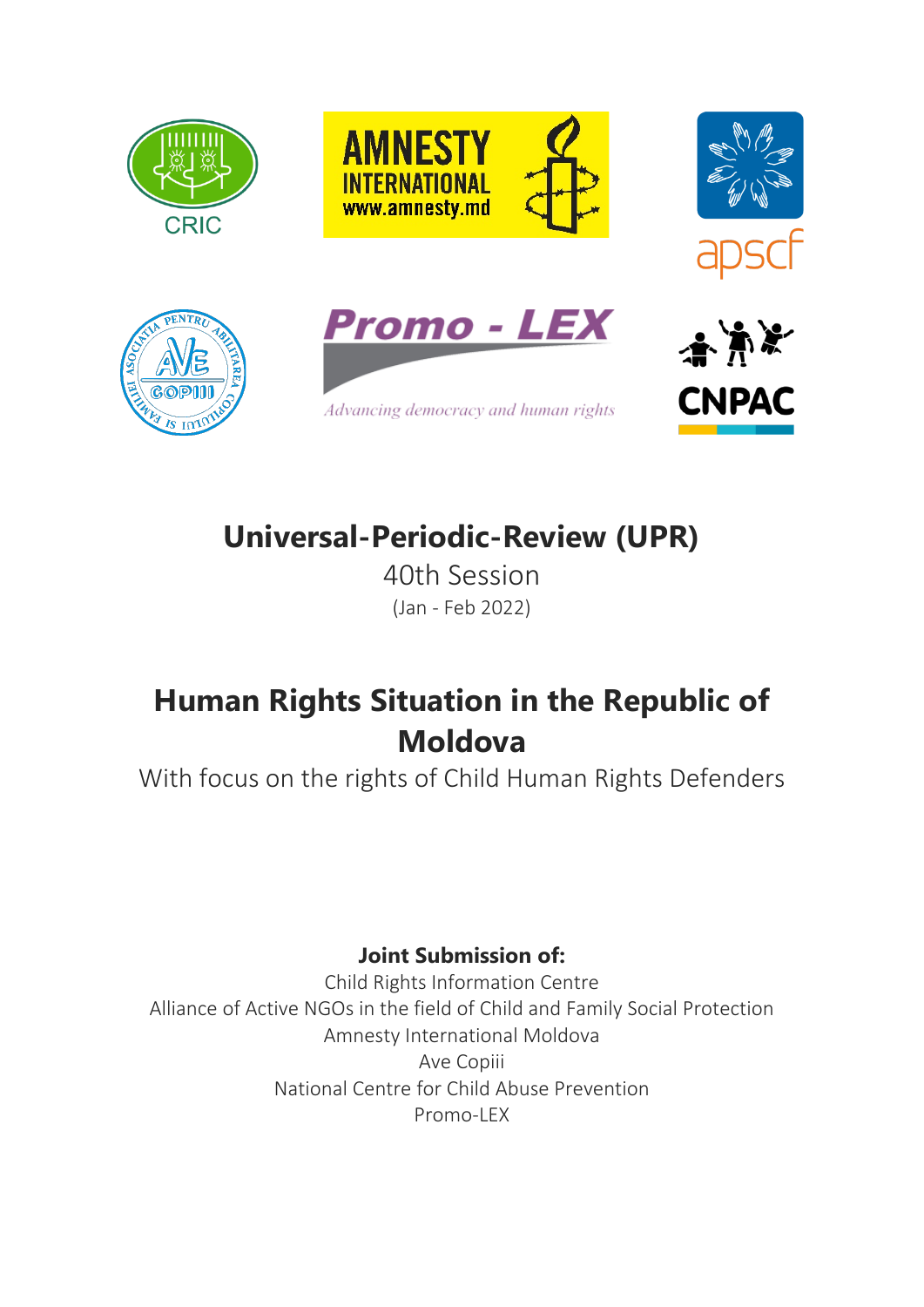**Chisinau, July 2021**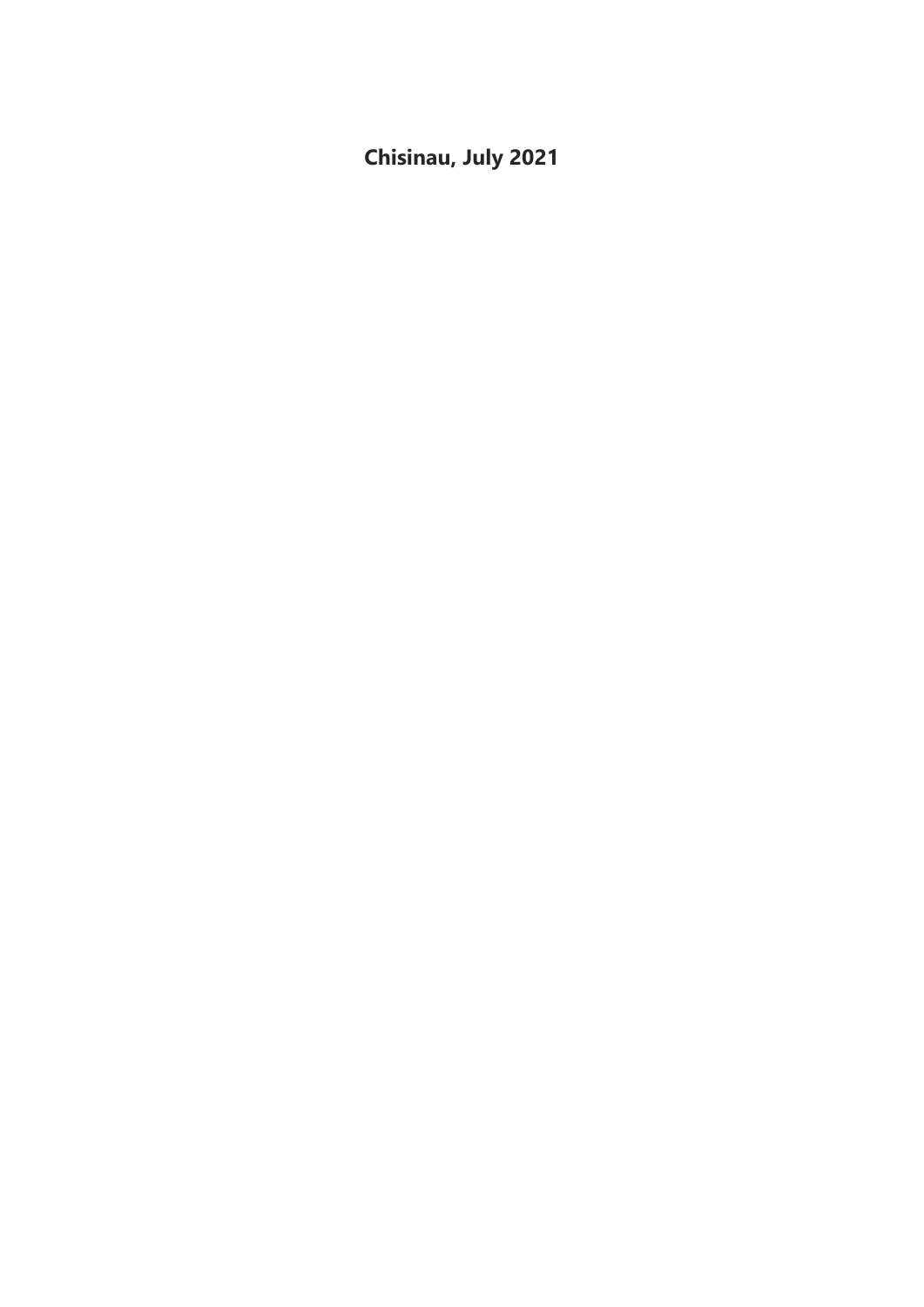#### **Introduction**

1. The organisations listed below present this submission for consideration by the UPR Working Group at its 40th session, Jan-Feb 2022. The aim of this report is to draw attention to the rights of child human rights defenders (CHRDs) in Moldova. The following information has been informed by consultations with CHRDs that were conducted in the framework of the CRC Committee'<sup>s</sup> DGD 2018 ([link](https://www.ohchr.org/EN/HRBodies/CRC/Pages/Discussion2018.aspx)) and civil society consultations for the GC 37 on Peaceful assembly by the HRC in 2020 ([link](https://www.ohchr.org/EN/HRBodies/CCPR/Pages/GCArticle21.aspx)). The submission comes from <sup>a</sup> group of organisations that are currently working on implementation of the Guide ([link](https://www.google.com/url?sa=t&rct=j&q=&esrc=s&source=web&cd=&ved=2ahUKEwjFsI3w07_xAhXwg_0HHbRbC-MQFnoECAMQAw&url=https%3A%2F%2Fwww.childrightsconnect.org%2Fwp-content%2Fuploads%2F2020%2F12%2Ffinal-implementation-guide-the-rights-of-child-human-rights-defenders-forweb.pdf&usg=AOvVaw1HT6HpeGmIzTRQQr3-WcM1)) in Moldova in collaboration with the Ombuds for Children'<sup>s</sup> Rights and CHRDs themselves.

**Child Rights Information Centre (CRIC)** is <sup>a</sup> non-governmental organisation founded in 1999 in Moldova. CRIC collaborates with children, families, public authorities and institutions as well as civil society to develop and implement rights-based solutions and inspire adults to listen to every child'<sup>s</sup> voice.

**Alliance of Active NGOs in the field of Child and Family Social Protection**

**(APSCF)** is <sup>a</sup> network of 58 non-governmental organizations throughout the Republic of Moldova, including the Transnistrian region. The Alliance was established as an informal network in 2002 and registered as <sup>a</sup> formal entity in 2014. APSCF is working to create <sup>a</sup> coherent and functional framework to support the development of decision makers and of the implementation mechanisms and practices, while ensuring the respect and real protection of children and families.

**Amnesty International (AI) Moldova** is <sup>a</sup> movement, founded on December 10th, 1993, with the purpose of upholding and strengthening Human Rights, and contributing to the formation of <sup>a</sup> world, in which every person can enjoy all the rights enshrined in the Universal Declaration of Human Rights and other international standards.

**Ave Copiii** is <sup>a</sup> non-governmental organization founded in <sup>1992</sup> in Moldova to protect children from violence, including most vulnerable children, by providing quality services which aim at (re)integration into the family and society. It was the first organization to promote the UN Convention on the Rights of the Child in the Republic of Moldova. **National Centre for Child Abuse Prevention (NCCAP)** is <sup>a</sup> non-governmental organisation from the Republic of Moldova which promotes the children'<sup>s</sup> rights to be protected against any form of violence. Throughout its whole period of activity since it had been registered in the Ministry of Justice in 1998, NCCAP developed <sup>a</sup> large and complex spectrum of services, being <sup>a</sup> promoter of the most innovative practices for child abuse prevention, and for the assistance of child victims, also sharing its expertise with the child protection authorities.

**Promo-LEX Association** is <sup>a</sup> non-governmental organization founded in 2002 to advance democracy in the Republic of Moldova, including in the Transnistrian region, by promoting and defending human rights, monitoring the democratic processes, and strengthening civil society.

2. CHRDs and their contribution to advancement of human rights in Moldova are particularly disregarded. CHRDs face many of the same challenges as adult human rights defenders (HRDs) – threats, attacks, intimidations etc. The consequences of these, however, are likely to be more harmful for children. Beside immediate negative consequences for children'<sup>s</sup> relations, education, health, holistic development, it has long term negative effects both on children and their societies. In combination the additional barriers that CHRDs face due to their age, status in society and the dependence they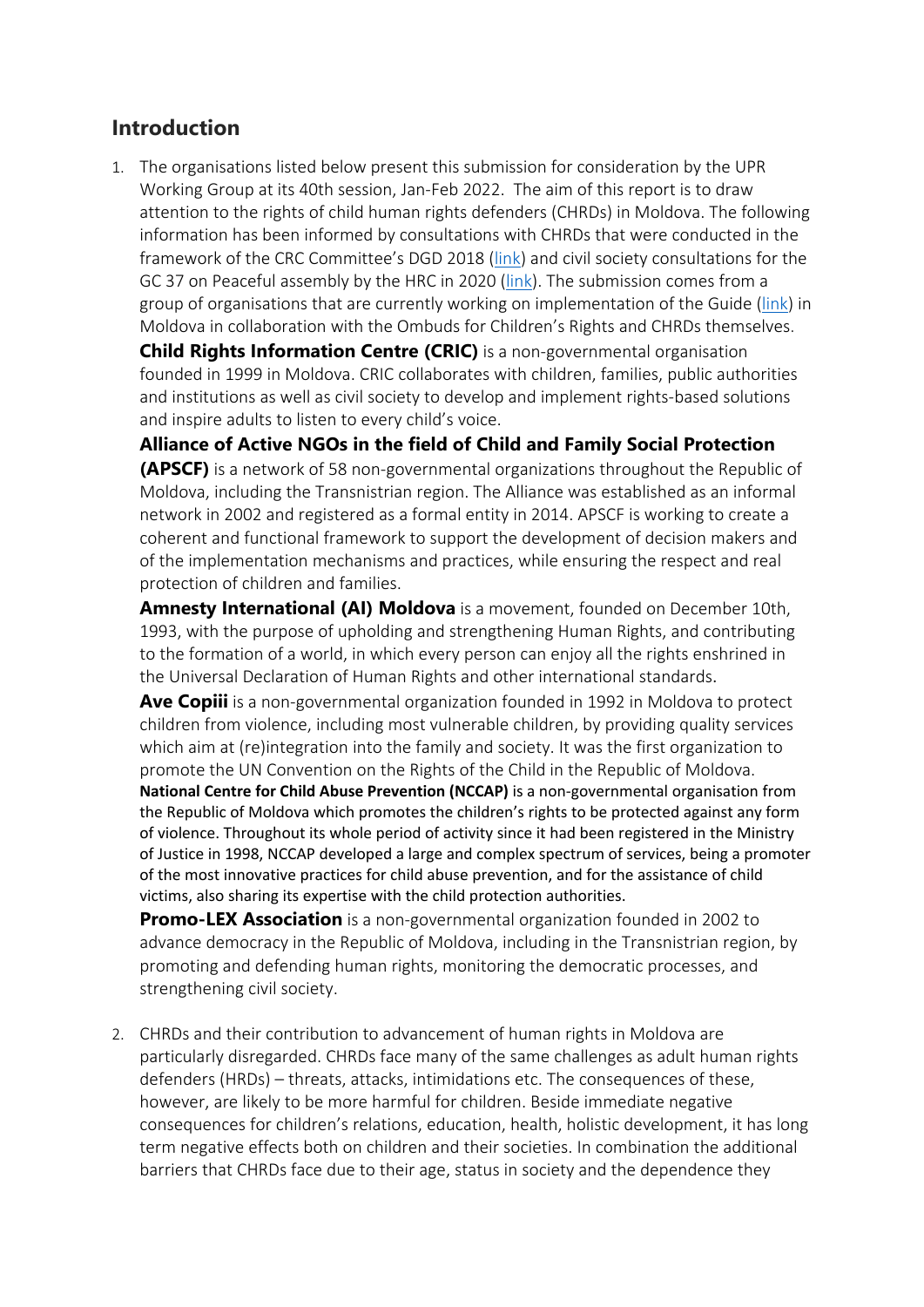often have on adults for their empowerment and protection, this weakens and damage trust and confidence in established institutions and systems, as well as in their own capacities as citizens and rights holders in the long run.

Not only do children and young people lack information and support to engage for human rights in Moldova, but they face more barriers to their civil and political rights because of their age, and often without good or clear reasons.

This report has three main topics relating to the rights of CHRDs in Moldova:

- a. The risks of harm and lack of protection
- b. The disrespect and denial of civil and political rights
- c. The weak Human Rights Education in Moldova.

## **The previous UPR and CRC recommendations relevant for the main issues faced by child human rights defenders (CHRDs) in the Republic of Moldova**

3. Second-cycle UPR Recommendations accepted by the Republic of Moldova A - 121.135 Support the work of human rights defenders and other representatives of civil society, acknowledge their contribution to the advancement of human rights in the country, thoroughly and promptly investigate threats, attacks, harassment and intimidation against human rights defenders or independent journalists, and bring their perpetrators to justice in fair trials and ensure effective remedies to the victims (Poland); A - 121.136 Recognize explicitly the legitimacy of the job done by human rights defenders and ensure that their work is carried out in <sup>a</sup> safe and enabling environment, without fear of reprisals, intimidations or acts of violence, which should be sanctioned, and those responsible be taken before justice (Uruguay);

A - 121.137 Create <sup>a</sup> safe, favourable environment for human rights defenders: <sup>a</sup> framework where human rights can be defended without fearing reprisals or intimidation in line with the international obligations of the Republic of Moldova, in particular as <sup>a</sup> State party to the International Covenant on Civil and Political Rights (Belgium);

4. Concluding Observation, CRC, 2017 - 36 Education, including vocational training and guidance

c) To conduct <sup>a</sup> holistic review of the school curricula at all levels in order to offer <sup>a</sup> quality curricula that meets the needs and interests of the child, including by integrating cultural diversity, and adapting the school environment to promote inclusiveness of ethnic minorities in the classroom and regarding extracurricular activities; (d) To take measures to increase the overall quality of education, in particular with respect to schools in rural areas, increase the number of qualified teachers and provide teaching materials, books and teaching methodologies

### **Analysis of implementation of the Rights of CHRD from the perspective of the law/policy frame and practice**

### **Risk of Harm and Lack of Protection**

5. Rights at stake – Art. 19, 36, 37, 39 CRC and Art. 9, 10, 12 DHRD <sup>+</sup> but also Art. 2, 3, 5, 6, 12 etc. negative influence on many other children'<sup>s</sup> rights for example Art. 28 & 29 CRC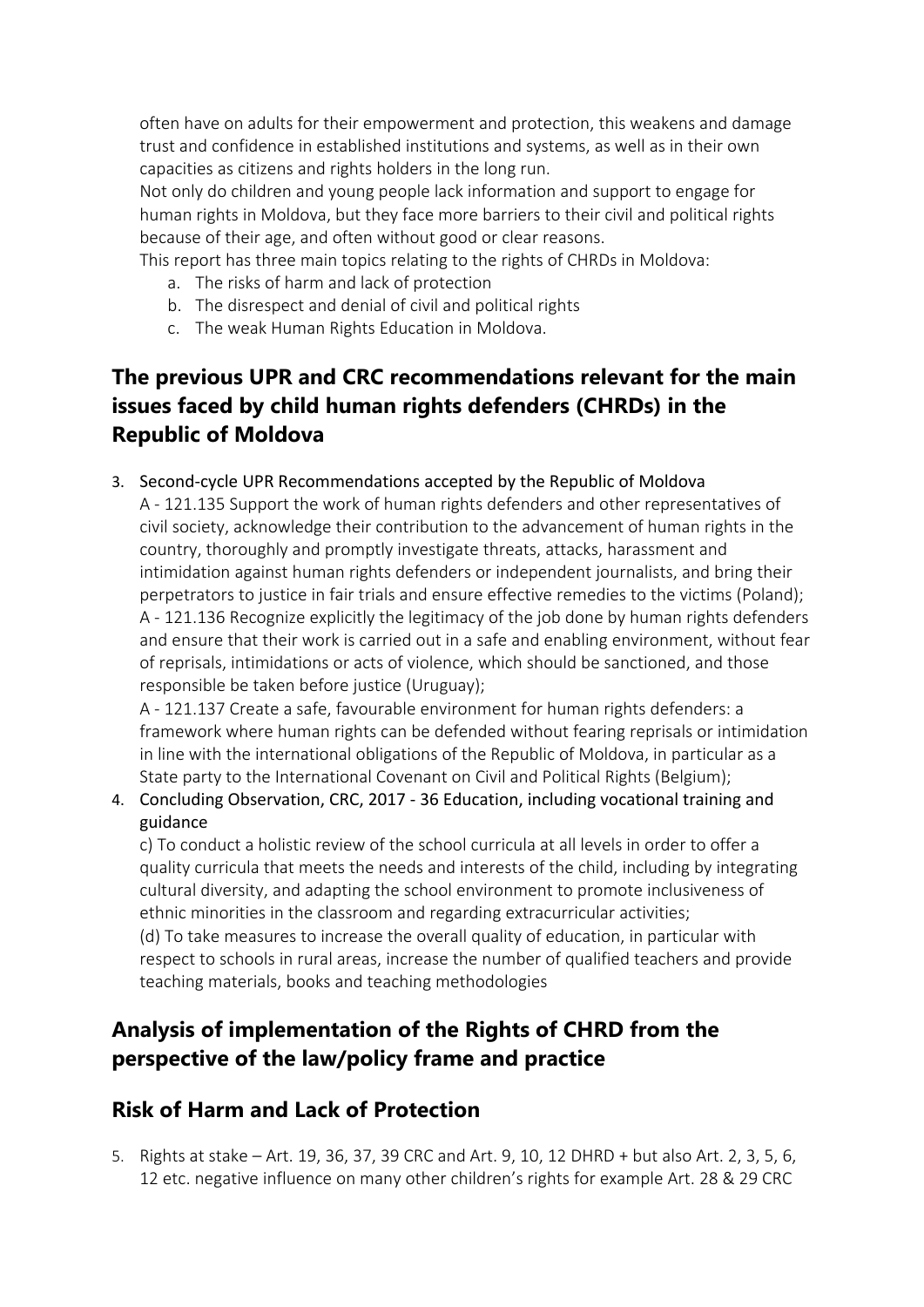- 6. The risk of harm to CHRDs is widespread, and it can be serious, even when child and young human rights defenders are invited to take part in adult led public decision making. CHRDs have told us that adults in their immediate environment, including school staff, might resort to violence or punish children and young people, especially when they raise issues related to human rights and call authorities to account.
- 7. Child and young human rights defenders may experience violence or threats of violence before, during and after their engagement for human rights - eg. peaceful protests. A recent example from Balti (2020 - [link](https://www.instagram.com/tv/CFkZqfYhKRd/?utm_source=ig_web_copy_link) 1, [link](https://monitor.drepturilecopilului.md/adolescentii-cer-autoritatilor-sa-declare-criza-de-mediu-in-republica-moldova/) 2) shows how children who were protesting for stronger environmental action were first attacked on the streets (including physically) and then online (including being humiliated, ridiculed etc.).
- 8. CHRDs have told us that the risk of reprisal is heightened in schools.

*"Teachers punished the whole class, and this ruined my relationships with colleagues."* (DGD Submission 2018)

*"If you want to say something [critical] to the teacher, then your grades drop."* (APSCF 2018 DGD -link)

*"After the strike, the administration of <sup>a</sup> school from which several students came to strike gathered everyone from the school to threaten to expel the students who participated in the strike during school. They threatened with expelling or not admitting to the final exam."* (girl, 17yo; Submission to the HRC General Comment 37 - [link](https://www.ohchr.org/Documents/HRBodies/CCPR/GCArticle21/NGO_CRIC.pdf))

- 9. Typically, excluded children and youth, such as LGBTQ+, Roma, children and young people in care, children with disabilities, children on the move and from lower socioeconomic families/communities might be at higher risks of harm when acting as CHRDs due to their generally weaker social positions (either related to their status of minority and/or lack of access to resources (information or connection)).
- 10. Children who are suffering negative consequences due to their activities as HRDs rarely seek any support or protection. CHRDs tell us that they are not aware of the existing mechanisms or do not have trust that they will get the support and protection they need. Protection mechanisms at local and national level specifically developed to keep children safe are also not functioning well – their capacities are weak, and they are lacking trust.

*"If you go to the village psychologist, he passes the information to the teachers and then the whole village knows your problem. It happens in the city as well, but the privacy is less respected in the village." (Children'<sup>s</sup> submission to the Lanzarote Committee 2018:5)*

#### **Recommendation:**

11. Ensure that child human rights defenders are empowered to assess risks and access multiple, safe, child-appropriate mechanisms, including but not limited to schools, alternative care, and other child protection facilities etc. to report violations of their rights and receive appropriate support and care.

### **Disrespect and denial of civil and political rights**

12. Rights at stake – CRC Art. 12, 13, 14, 15, 16, 17 CRC and DHDR Art. 5, 6, 7, 12, 12(2), 14(a), 16(1-2)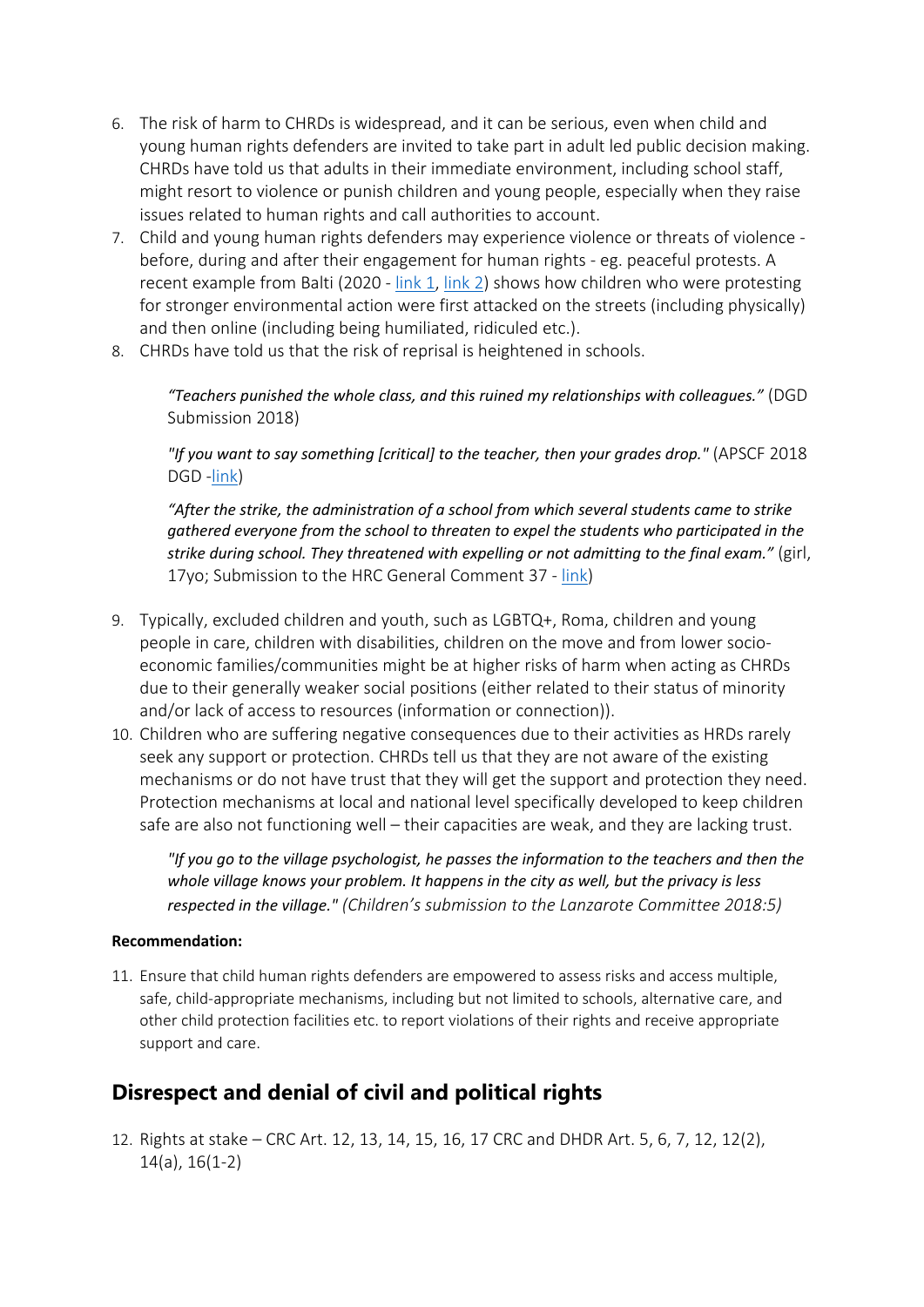13. Children and young people in Moldova face numerous barriers in exercising their civil and political rights.

"Adults like to say I'm a human rights defender, but they don't like when it comes to criticism *of their actions."* (DGD 2018 Submission)

"I am not sure that they will listen to me, I know that my opinion will not be taken into *account"* (DGD 2018 Submission)

*"Children who complain, when their rights are violated, are considered uneducated."* (APSCF 2018 DGD)

14. CHRDs are considered incapable to understand and contribute to public affairs. Their priorities, concerns, and suggestions are usually ignored, belittled, or ridiculed. Some children and young people are not even allowed by adults in their immediate environment to take part in <sup>a</sup> policy process. Some adults might prevent children because they do not have trust in policy processes in general, but most have little confidence in capacities of CHRDs to contribute to such processes.

*"Stereotypes that young people / teenagers are not able to understand and express themselves." (DGD 2018 submission)*

15. For example, actions and issues faced by child and young environmental HRDs have drawn public attention to the lack of respect for the right to assemble peacefully.

*"After the strike, the administration of <sup>a</sup> school from which several students came to strike gathered everyone from the school to threaten to expel the students who participated in the strike during school. They threatened with expelling or not admitting to the final exam."* (girl, 17yo; submission to the HRC General Comment 37)

*"I was outraged that we were very few live, compared to the huge number of people who announced on the [social] networks that they would come to protest. Many young people give up their ideas because they are not taken seriously, they do not receive any response from the authorities or the school administration."* (girl, 18yo)

*"Yes, colleagues were indifferent, but some got scared of the problems we could have if we skip lessons."* (girl, 17 yo)

- 16. Environmental activism has provided <sup>a</sup> sort of <sup>a</sup> "crash course" in civil and political rights, especially for the child and young co-organisers. This has however not been recognised as an opportunity for <sup>a</sup> genuine human rights education by the schools; CHRDs were supported by NGOs with traning and space to reflect and learn from the experience gained (for example Promo-LEX – see more details below; CRIC by facilitating CHRD particiaption in consultations for development of the General Comment 37 on peaceful assembly by HRC ([link](https://www.ohchr.org/Documents/HRBodies/CCPR/GCArticle21/NGO_CRIC.pdf))).
- 17. Although the Law on Assemblies Nr. 26-XVI from 22.02.2008 (last modified 2018) ([link](https://www.legis.md/cautare/getResults?doc_id=110166&lang=ro) to the original text in Romanian) grants this right to everyone, it does not recognize children as rights holders explicitly. In the context of Moldova (characterised by weak awareness and recognition of children'<sup>s</sup> rights), this lack of clarity gives too much room for interpretation to decision makers (authorities, and anybody else in power to influence children'<sup>s</sup> lives) which can compromise the exercise of this right by children.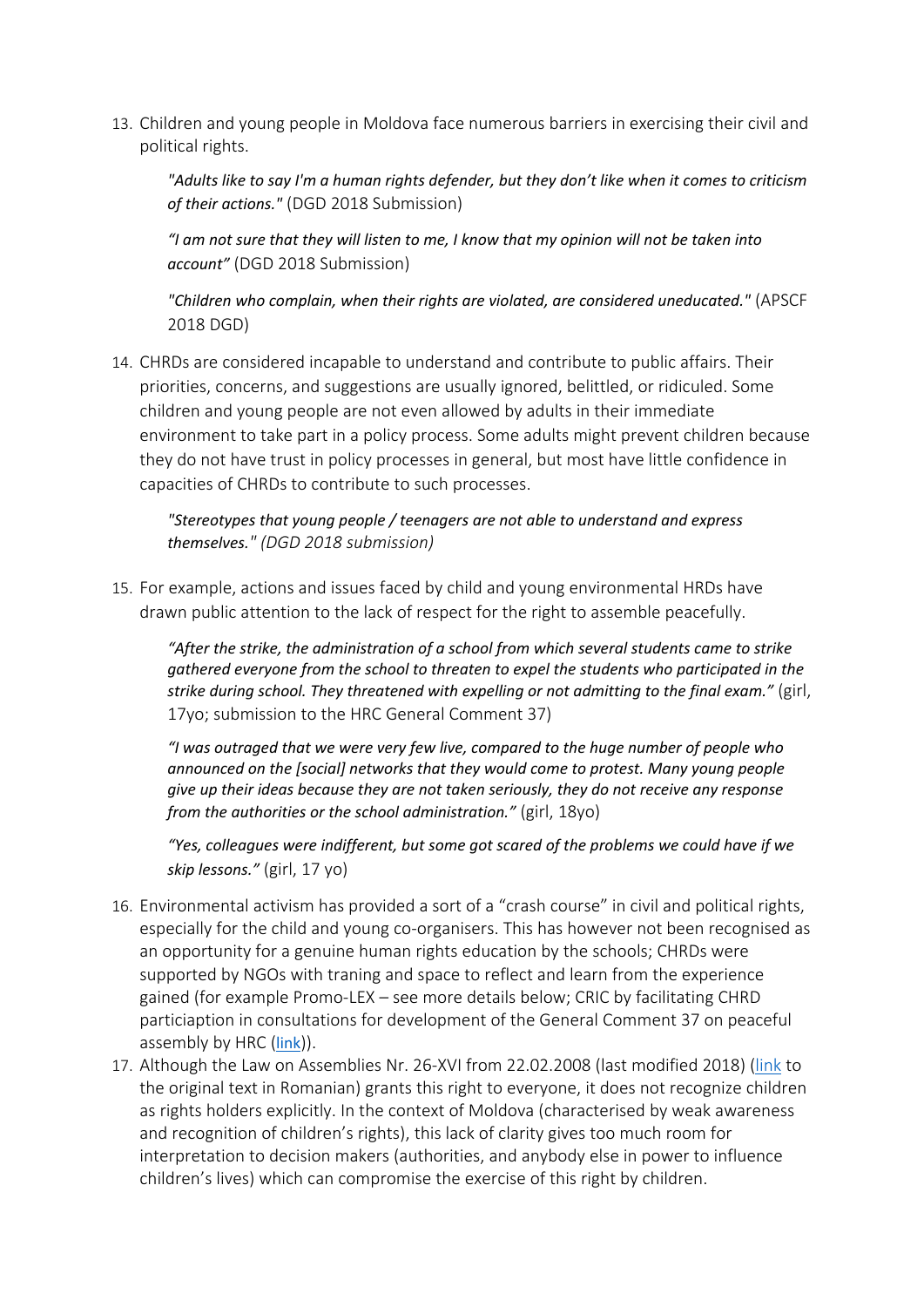18. In addition, the right to organise assemblies is granted only to children over the age of 14 and, furthermore, only when accompanied with someone with full legal responsibility (see Art. 6).

Denying this right to children younger than 14 years of age and making it dependable on the support of an adult for children over 14 is problematic from the perspective of children'<sup>s</sup> human rights, as set out in, for example, the UN Convention on the Rights of the Child, the International Covenant for Civil and Political Rights and the Declaration on Human Rights Defenders — it is also not in line the position of the HRC in GC37 $^{\rm 1}$  and the Special Rapporteur on Peaceful Assemblies<sup>2i</sup> Protection of younger children comes to mind. However, child and young people who took part in an analysis of this Law point to the inconsistency of such reasoning:

"... maybe it's about child protection? But if an adult is there [as required by this Law], it does *not really matter whether you are 13 or 14 ... in many cases this [age] doesn't make any difference. This barrier must be ruled out."* (girl, 17yo*)*

*"In <sup>a</sup> way I'm okay with the involvement of adults, but you might have <sup>a</sup> good initiative and* no adult to help you ... this can become an obstacle. I think [that] it is possible [to carry on an *assembly] without an adult, if it's about something peaceful [non-controversial], in accordance with the law … why would we not be able to organize it? …if it's peaceful, we could do that without adults ... Assembly is not always <sup>a</sup> protest, it could be any kind of gathering and you don't need an adult to sign on your behalf."* (girl, 17yo)

**19.** To summarise, the Law on Peaceful assemblies does not consider children'<sup>s</sup> rights and the specific context, interest and needs of CHRDs adequately.

#### **Recommendation**

20. Ensure that child human rights defender'<sup>s</sup> civil and political rights are protected in law and that any restrictions on the exercise of these rights by children are lawful, necessary, proportionate, and non-discriminatory; and implement public awareness strategies (including parenting education) to support understanding of children'<sup>s</sup> civil and political rights.

#### **Weak Human Rights Education**

- 21. Rights at stake Art. 29 CRC and Art. 15-16 DHRD
- 22. The lack of human rights education in Moldova makes both duty bearers and rights holders less confident in their capacities and hence presents <sup>a</sup> crucial factor for the lack of safe and enabling environments for human rights defenders, including CHRDs.

 $1$  GC 37 of the CCPR para 25: States must ensure that laws and their interpretation and application do not result in discrimination in the enjoyment of the right of peaceful assembly, for example on the basis of race, colour, ethnicity, age, sex, language, property, religion or belief, political or other opinion, national or social origin, birth, minority, indigenous or other status, disability, sexual orientation or gender identity, or other status. 25 Particular efforts must be made to ensure the equal and effective facilitation and protection of the right of peaceful assembly of individuals who are members of groups that are or have been subjected to discrimination, or that may face particular challenges in participating in assemblies. 26 Moreover, States have <sup>a</sup> duty to protect participants from all forms of discriminatory abuse and attacks.27 <sup>2</sup> Report of the Special Rapporteur on freedom of assembly and association <https://undocs.org/A/HRC/26/29> para 24 "a blanket ban on individuals of <sup>a</sup> certain age eliminates the right to participate in peaceful public assemblies for an entire portion of the population, without exception, contrary to article 15 of the Convention on the Rights of the Child"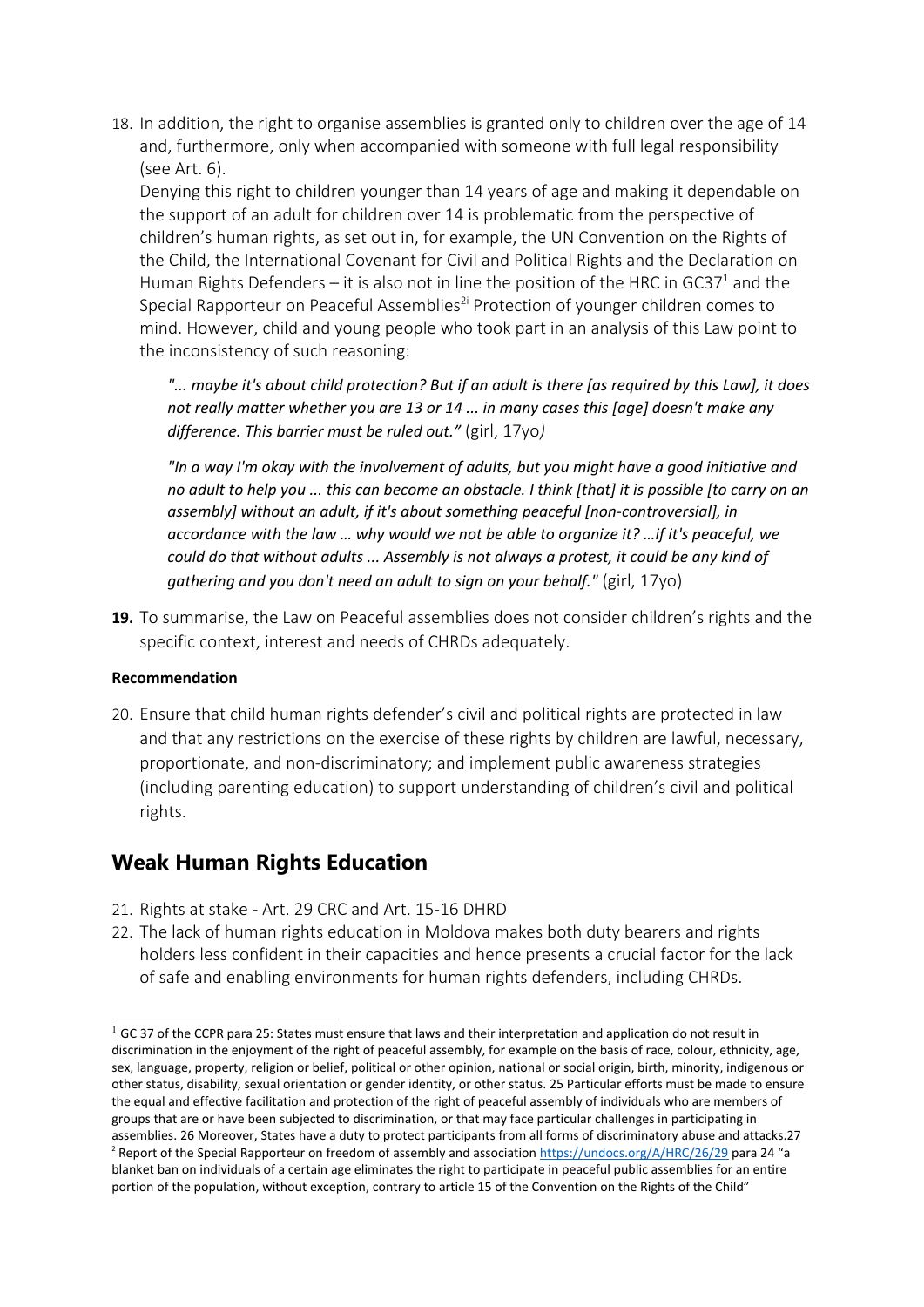CHRDs tell us that adults play important roles in enabling and protecting them when exercising their rights as defenders. Building on the CRC Committee recommendation quoted above (COB 2017), it calls for strong Human Rights Education both for children and adults, decision makers and practitioners.

*"Many people think that children have no rights but obligations. It's hard to explain to someone who does not understand and does not support you that this is not the case."* (DGD 2018 Submission)

23. It is clear that formal human rights education is lacking in Moldova. This can lead to the context in which many children'<sup>s</sup> rights are not respected in schools due to lack of awareness and understanding (as shown by numerous examples related to issues in schools above).

*"If they are wrong and we tell them this, teachers think we do not have this right... they reproach us, and <sup>a</sup> conflict starts, the professor's attitude towards us changes, they can hurt or offend us"* (APSCF 2018)

*"I would better abstain from doing things that can cause me inconvenience at school."* (APSCF 2018)*.*

24. In situations where children can learn about human rights, important components related to learning "through" and "for" human rights remain missing. (Article 2 of the UN Declaration on Human Rights Education 2011 - [link](http://daccess-ods.un.org/access.nsf/Get?OpenAgent&DS=A/RES/66/137&Lang=E)).

*"In school we talk about activism, civic involvement, but the school does not support us to participate … On the contrary, they stop us, marginalize us, set limits…"* (girl, 17yo)

*"When they do not take us seriously and not inform us, they limit possibilities for action and expressing our opinions. If they would take us seriously, they would inform us and enable us to engage." (APSCF, 2018:5-6)*

- 25. Changes at the level of the policy and some practices developed point into <sup>a</sup> good direction. The change of approach at the system level is especially promising – this started with curriculum and capacity building in 2018 with support of the Council of Europe ([link](https://www.coe.int/en/web/education/project-education-for-democracy-in-the-republic-of-moldova)). Some practices developed in collaboration with civil society, such as Human Rights as an optional class (with Amnesty International (AI) – [link](https://www.amnesty.org/en/latest/education/2019/06/moldova-national-human-rights-curricula/)) or Forum for Human Rights (with Child Rights Information Centre (CRIC) & AI - [link](https://www.amnesty.org/en/latest/education/2020/08/over-1000-students-from-moldova-participate-in-the-online-human-rights-olympics/)) are as well worth mentioning.
- 26. However, as the above shows, the education system has not been up to its role in the respect of children'<sup>s</sup> awareness and engagement for human rights and understanding of their rights specifically as CHRDs. Children'<sup>s</sup> rights have not been upheld in schools, and schools have been especially challenged by the Friday'<sup>s</sup> for Future Strikes. Although there are some supportive school staff, many struggle to find <sup>a</sup> way to use this as an opportunity and <sup>a</sup> basis for human rights education.
- 27. Non-formal education, mainly provided by NGOs, is helping to address the gap. PromoTE, <sup>a</sup> 9-month training programme for children and young people from 16-25 years of age, is <sup>a</sup> good practice example of HRE, where children and young people learn not only "about" but also "for" and "through" human rights ([link](https://promolex.md/16223-asociatia-promo-lex-lanseaza-a-doua-editie-a-programului-promote/?lang=ro&__cf_chl_jschl_tk__=50b25dd7e22902c2fce809a55a8cb51614cd25f1-1625722754-0-Aekxk8PAmJ3VBd0O752Vr9DMVpJTHTKy8XqrCSLKhJ701KGgevE5waTQ9AA8ZYjhHIMIrW4W13DVGYfJF9-rluHN4iSPM0cvFzI8-7bcIpzMTGg9uaWSjQGePiAy5WTjNCGOTUvOVukKAdGvZi-t2dWOoDf_LAOy54w2QTjyowhh01hUN2j96lHv68z3Mdj5GJ8xNWj_FUARVYtjALH4Mmmu1kCRGgSXeoWbRb5KqhOI1X0nwtF8NzDjMTbC7qweFshNXTkxSTIKMQHfcKTU9V9t6wm8CVlMzQeRHtR3r9R-HrXLMPjSS_8_pmQgIpK3Ht13S0_HJsZZagRaIA6rGJvJ4jsdh7er3UBfUysdmS18db9Z8Sbj9sgiuOJHhL4XY2jfduptsOnAMs23SyzrL6wln3sa2J400_kz0IfbPa3Ntva7zoPTYxp7gTtLuuKmmt7E_XKFpSLXOltVri93QNG7NS6QwCpskXCZRzYHq6aWlkfxXMNlNsFW_hjdhBh6Cp3xWmp1SjGla-G0gmCV-fXz889aiH8bq_-3RAHYGPvTXDsL74KnHl3D1adWfbn7gA)). Children and young people repeatedly tell us of their strong interest in HRE. However, NGO programmes can only offer the